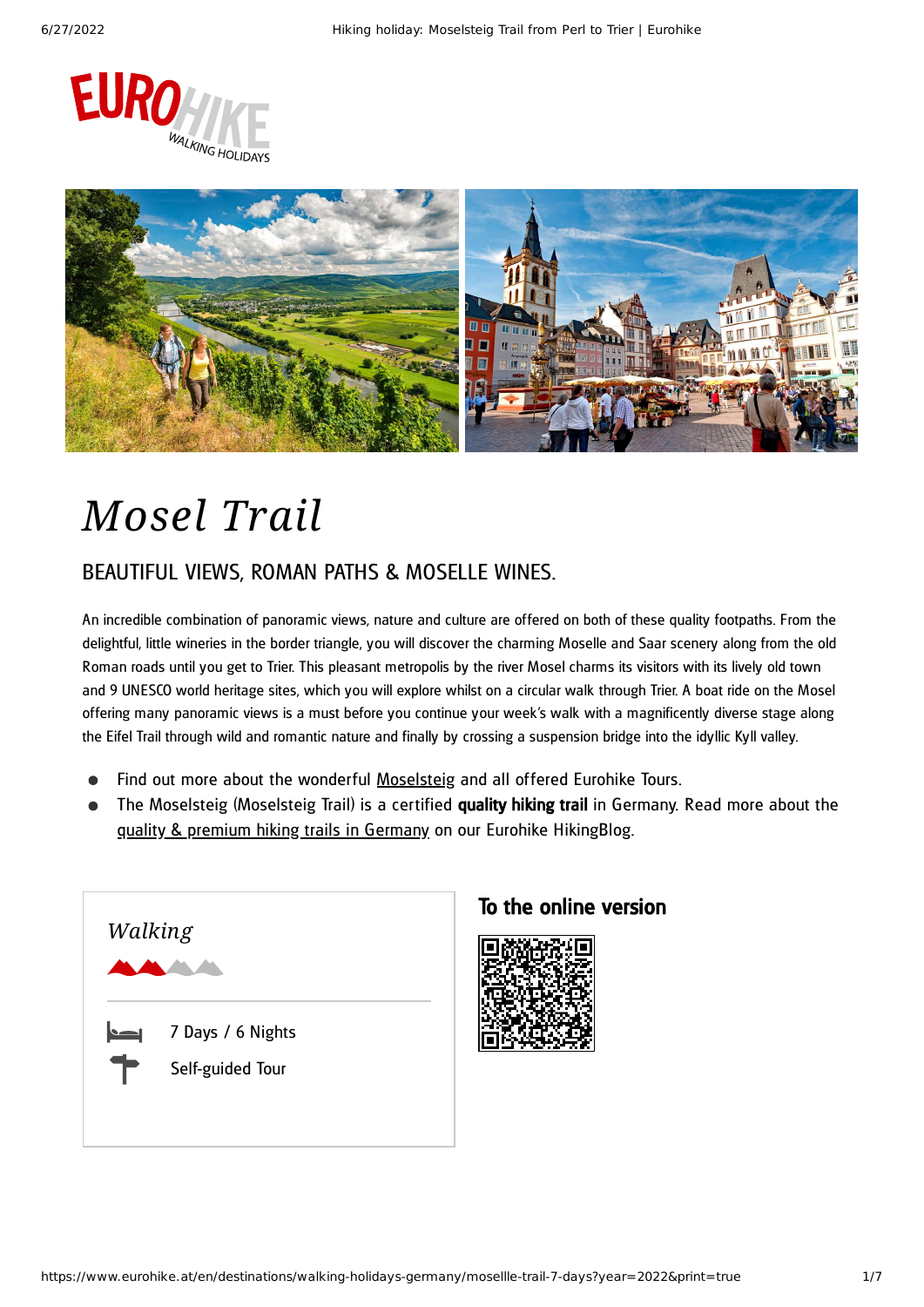DAY 1

# *Itinerary*

## *[Arrival](#page-1-0) in Perl*

<span id="page-1-0"></span>You set off on your week's walking holiday from the small wine growing district, Perl in the Saarland and you then walk along the river Mosel, which is only separated from the Luxemburg 's border town, Schengen, by the river Mosel itself.

Hotel example: [Hammes](https://hotel-hammes.de/)

$$
\begin{array}{c}\n\text{DAY} \\
2\n\end{array}\n\quad \text{Perl-Palzem}
$$

<span id="page-1-1"></span>The start of your week's walk gives you a view across the border triangle to Luxembourg and France. Your route takes you from the delightful wine-growing region via quaint forests and extensive fields in the Palatinate wine village, Palzem, which welcomes you with famous wineries and extensive vineyards. There you will meet again the river Moselle and enjoy a glass of the best Elbling wines.

Hotel example: zur [Moselterrasse](http://hotel-zur-moselterrasse.de/)

| $\circledS$ approx. 5 to 6 hours $\bullet$ $\cdot$ $\cdot$ 22 km $\bullet$ 400 m $\bullet$ 450 m |  |  |  |  |
|--------------------------------------------------------------------------------------------------|--|--|--|--|
|--------------------------------------------------------------------------------------------------|--|--|--|--|

*[Palzem](#page-1-2) – Nittel* DAY 3

<span id="page-1-2"></span>After visiting the double towered Helfant cathedral, you walk along the paths offering great views and short but steep ascents along the flourishing meadows and forests. Enjoy the view of the river Mosel before you reach the next wine district by a crossroads.

Hotel example: [Culinarium](http://www.culinarium-nittel.de/) Nittel

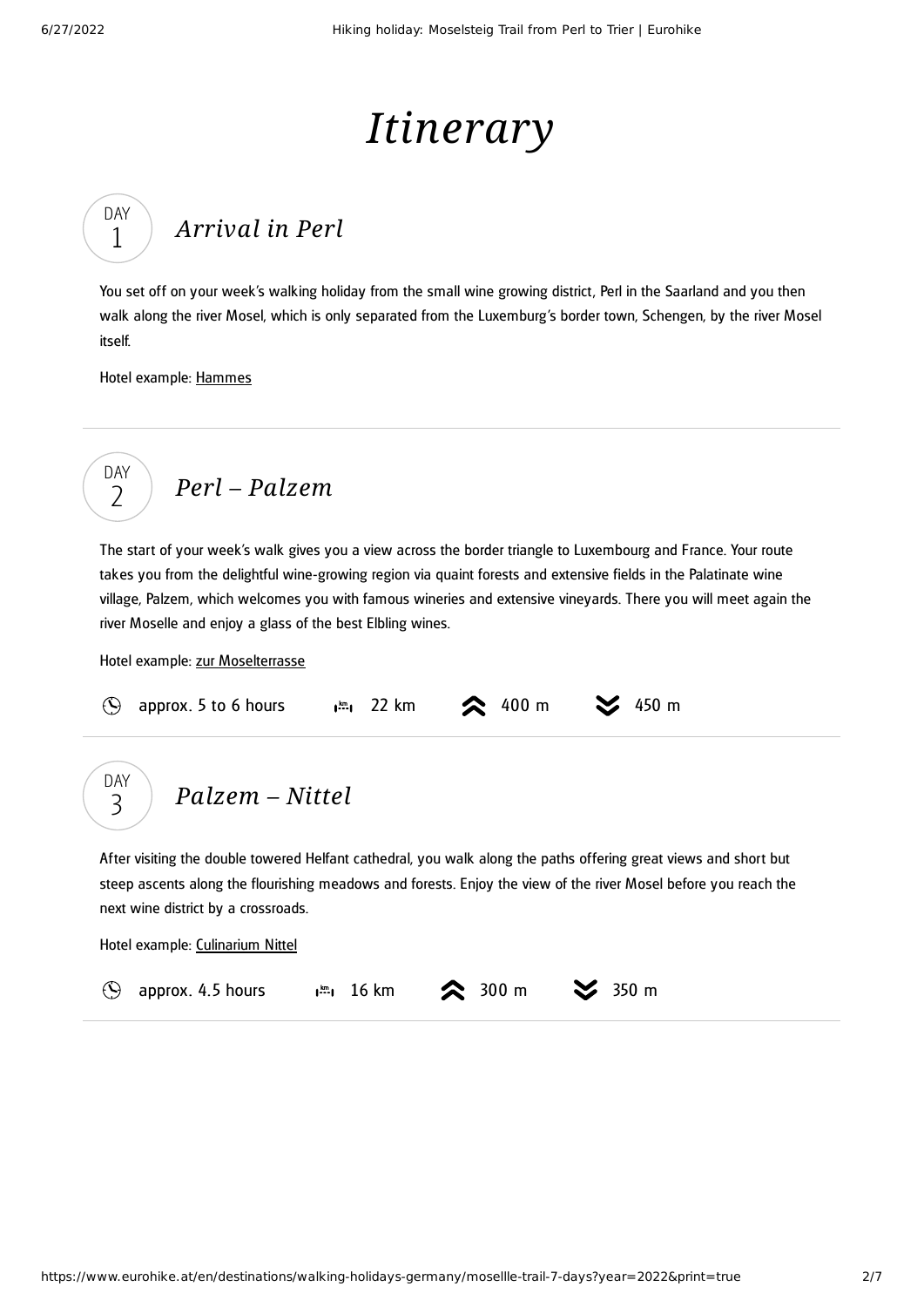<span id="page-2-1"></span><span id="page-2-0"></span>

<span id="page-2-2"></span>

|     | approx. 2 to 3 hours $\lim_{n \to \infty} 10 \text{ km}$ 2 150 m |  |  |
|-----|------------------------------------------------------------------|--|--|
| DAY | Departure or extension                                           |  |  |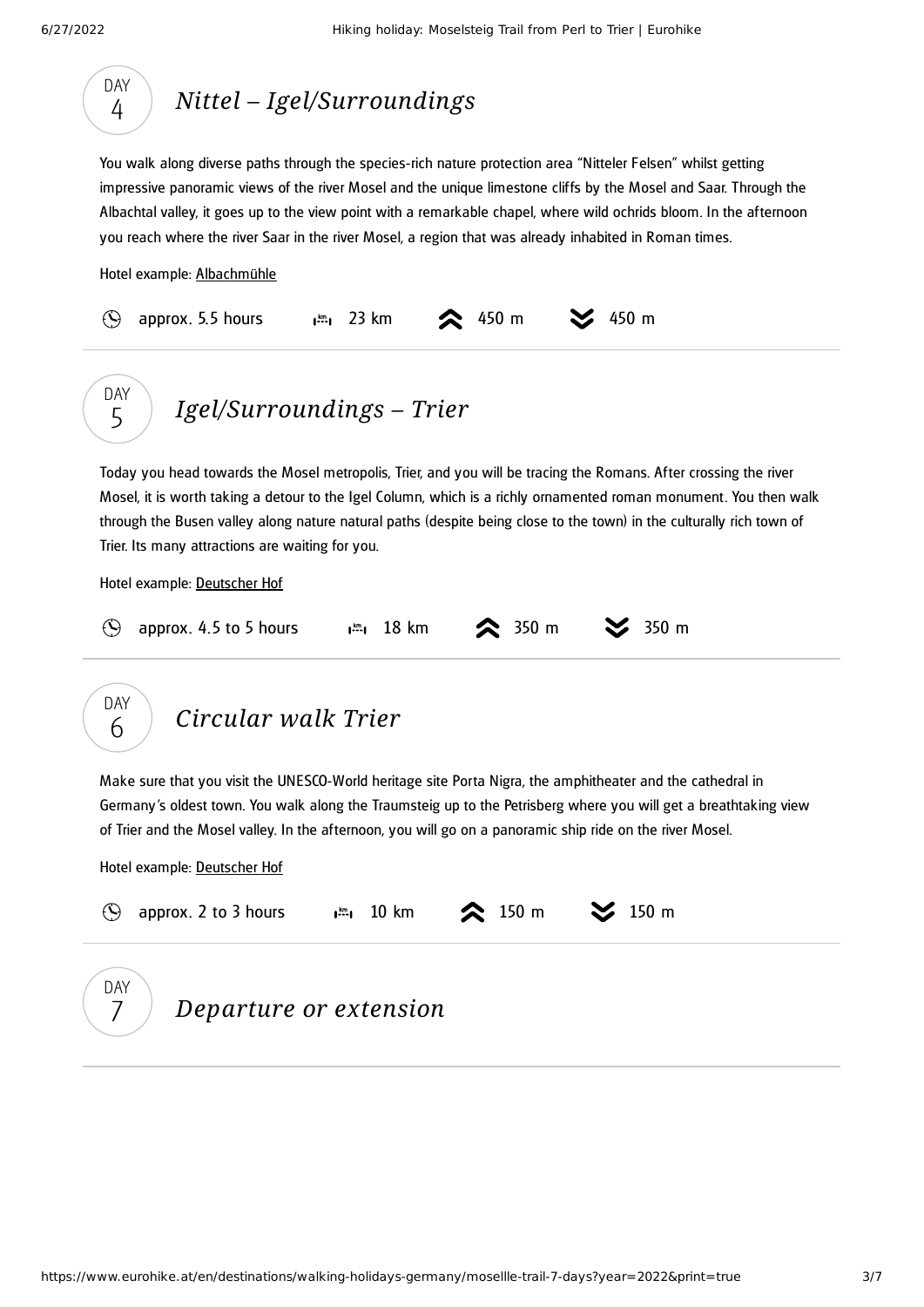# *Characteristics of the route*

The routes run along good footpaths through wonderful nature. You always have magnificent views too. You need to bring a good level of fitness with you. The longer stages can be shortened with public transport.

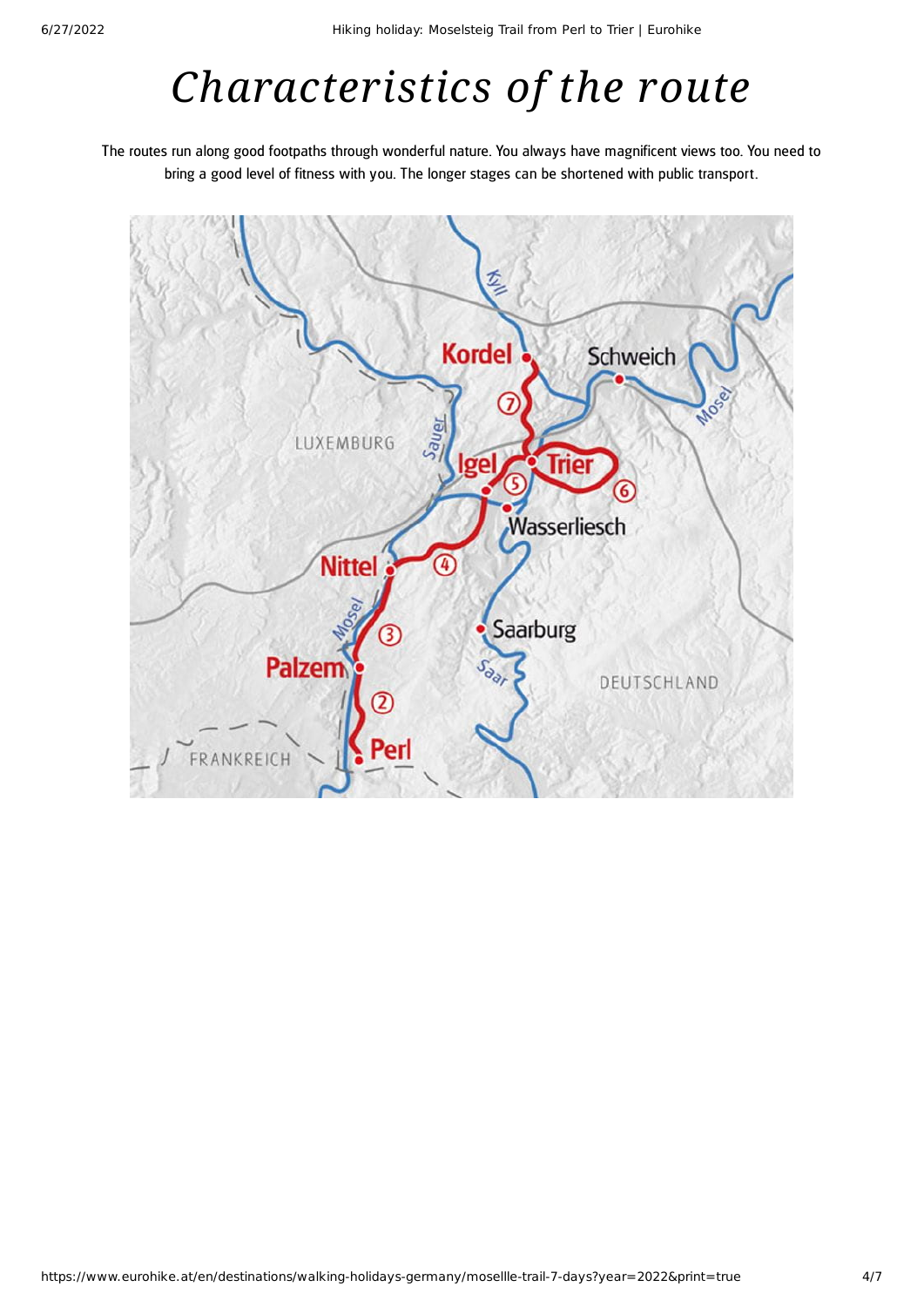## *Prices and events*

### *Place of arrival: Perl*

|                                                                    | Season 1<br>02.04.2022 - 15.05.2022   22.08.2022 - 11.09.2022  <br>26.09.2022 - 09.10.2022  <br>Arrival daily | Season 2<br>16.05.2022 - 19.06.2022  <br>12.09.2022 - 25.09.2022  <br>Arrival daily | Season 3<br>20.06.2022 -<br>21.08.2022<br>Arrival daily |  |  |
|--------------------------------------------------------------------|---------------------------------------------------------------------------------------------------------------|-------------------------------------------------------------------------------------|---------------------------------------------------------|--|--|
| Moselsteig Trail: Perl - Trier circular walk, 7 days, DE-MOWPK-07X |                                                                                                               |                                                                                     |                                                         |  |  |
| Base price                                                         | 529.00                                                                                                        | 589.00                                                                              | 629.00                                                  |  |  |
| Surcharge single room                                              | 169.00                                                                                                        | 169.00                                                                              | 169.00                                                  |  |  |

Category: Middle class hotels and guest houses

## *Additional nights*

### *Place of arrival: Perl*

|                       | Season 1<br>Apr 2, 2022 - May 15, 2022  <br>Aug 22, 2022 - Sep 11, 2022  <br>Sep 26, 2022 - Oct 9, 2022  <br>Arrival daily | <b>Season 2</b><br>May 16, 2022 - Jun 19, 2022  <br>Sep 12, 2022 - Sep 25, 2022  <br>Arrival daily | Season 3<br>Jun 20, 2022 -<br>Aug 21, 2022  <br>Arrival daily |
|-----------------------|----------------------------------------------------------------------------------------------------------------------------|----------------------------------------------------------------------------------------------------|---------------------------------------------------------------|
| Perl                  |                                                                                                                            |                                                                                                    |                                                               |
| Double room p. P.     | 59.00                                                                                                                      | 59.00                                                                                              | 59.00                                                         |
| Surcharge single room | 25.00                                                                                                                      | 25.00                                                                                              | 25.00                                                         |
| <b>Trier</b>          |                                                                                                                            |                                                                                                    |                                                               |
| Double room p. P.     | 79.00                                                                                                                      | 79.00                                                                                              | 79.00                                                         |
| Surcharge single room | 29.00                                                                                                                      | 29.00                                                                                              | 29.00                                                         |

Prices per person in EUR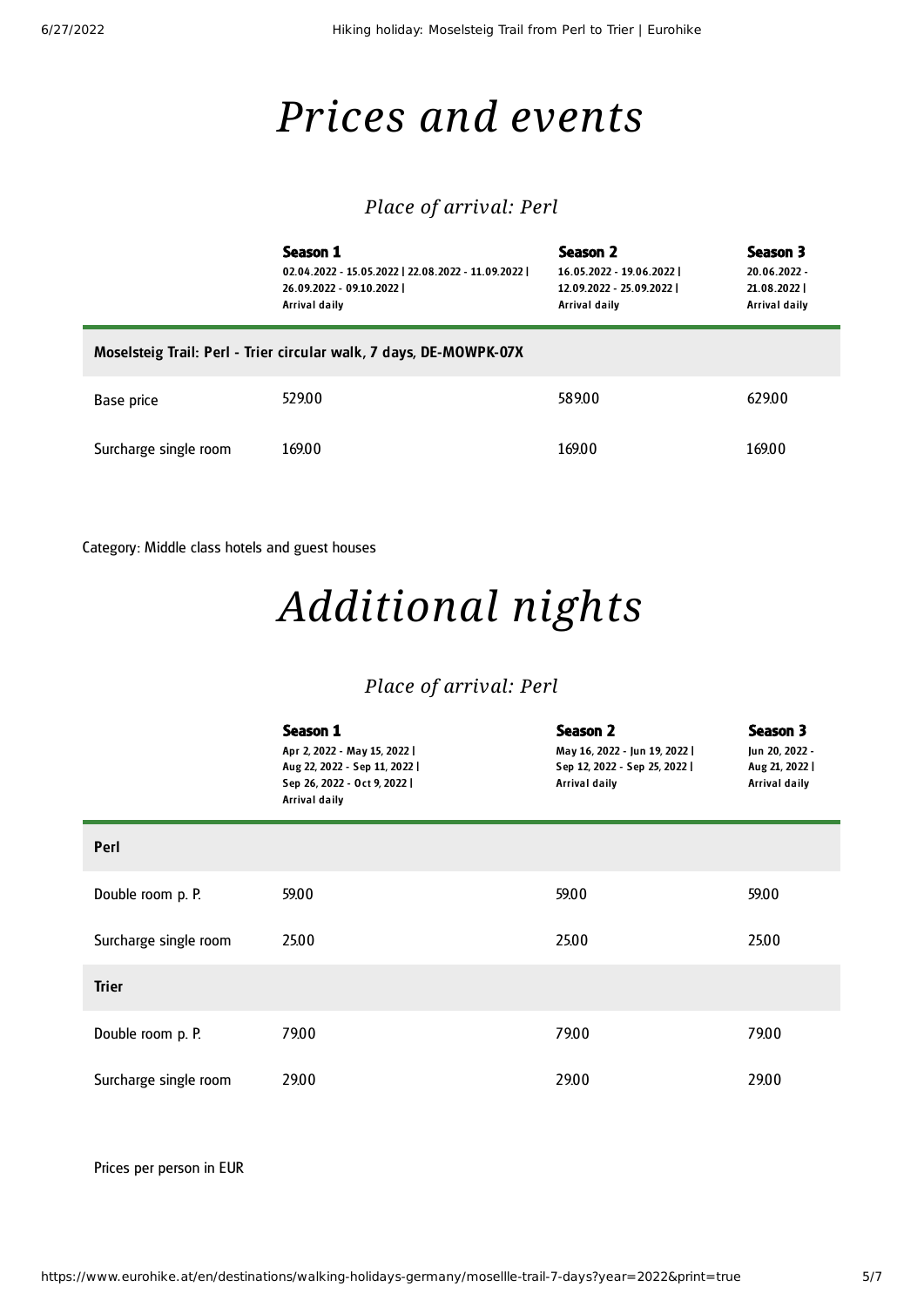## *Services and infos*

### **Services**

#### Included:

- Accomodation als already mentioned
- Breakfast
- Luggage transfer
- 1 Boat ride on river Mosel
- 1 Wine tasting (German, English)
- Carefully elaborated route description  $\bullet$
- Detailed travel documents 1x per room (German,  $\bullet$ English)
- App for Navigation and GPS-data available  $\bullet$
- Service-Hotline

#### Infos

#### Arrival / Parking / Departure:

- Take the train to Perl and then walk to your hotel  $\bullet$ in a few minutes.
- **•** Frankfurt airport.
- Parking: limited number of free hotel car parking spaces. No reservation possible. Free public car parking available close to the hotel.
- Return by train from Trier to Perl, duration approx. 1 hour.

#### Things to note:

- Tourist tax, if due, is not included in the price  $\bullet$
- Further important information according to the  $\bullet$ package travel law can be found [here](https://www.eurohike.at/en/travel-information/before-the-tour/pci)!